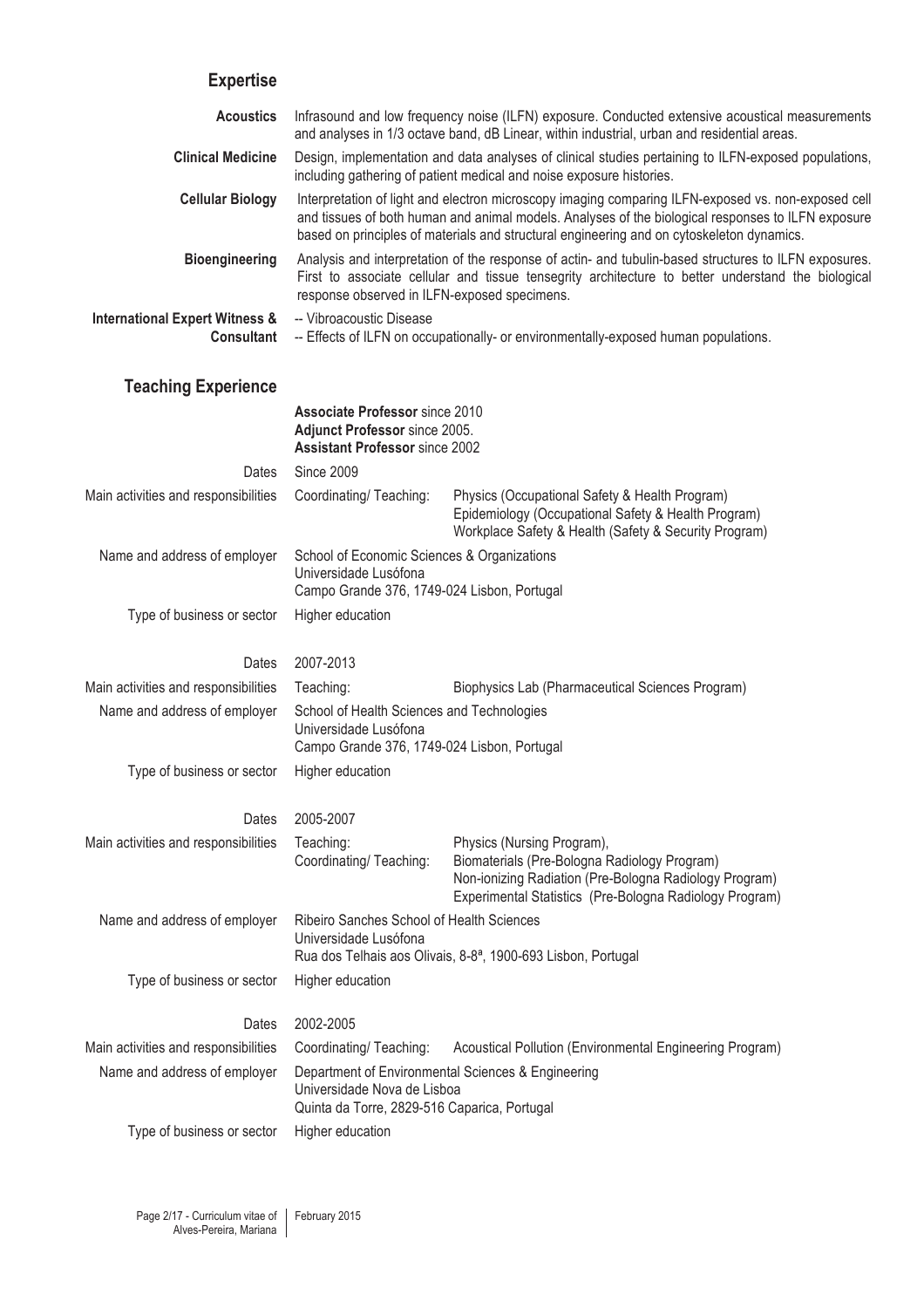# **Work Experience**

| Dates                                | 1988-2013                                                                                                                                                                                                                                                                                                                                      |  |
|--------------------------------------|------------------------------------------------------------------------------------------------------------------------------------------------------------------------------------------------------------------------------------------------------------------------------------------------------------------------------------------------|--|
| Occupation or position held          | Senior researcher, Assistant Coordinator for the Vibroacoustic Disease Project                                                                                                                                                                                                                                                                 |  |
| Main activities and responsibilities | Measure low frequency noise; Patient interviews; Interpreting electron microscopy imaging; Data<br>analyses; Preparation of scientific papers for publication; Oral presentations at international scientific<br>meetings and conferences; Organization of scientific conferences; Expert court witness.                                       |  |
| Name and address of employer         | Centro da Performance Humana, Estrada Nacional 10, Edificio Cinema, 1º Piso,<br>2615 Alverca, Portugal                                                                                                                                                                                                                                         |  |
| Type of business or sector           | Biomedical research in occupational medicine (non-for-profit enterprise)                                                                                                                                                                                                                                                                       |  |
| Dates                                | 2010-2012                                                                                                                                                                                                                                                                                                                                      |  |
| Occupation or position held          | Administrator                                                                                                                                                                                                                                                                                                                                  |  |
| Main activities and responsibilities | Liaison between NASA officials and European Governmental officials and private enterprises; Procure<br>projects, actions and activities related to sustainable energy and environmental issues of mutual<br>interest to NASA; Preparation of status reports; Oral presentations of ongoing projects at NASA/C3P<br>Annual Technical Workshops. |  |
| Name and address of employer         | Center for Pollution Prevention (C3P)                                                                                                                                                                                                                                                                                                          |  |
| Type of business or sector           | Ministry of Environment (non-for-profit enterprise)                                                                                                                                                                                                                                                                                            |  |
| Dates                                | 2002-2005                                                                                                                                                                                                                                                                                                                                      |  |
| Occupation or position held          | <b>Fellowship recipient</b>                                                                                                                                                                                                                                                                                                                    |  |
| Main activities and responsibilities | Write, enact and develop research project funded by Portuguese Government (POCTI/FCT): "Low<br>frequency noise in public transportation systems in the Greater Lisbon area"                                                                                                                                                                    |  |
| Name and address of employer         | IMAR - Instituto do Mar, Pólo da Faculdade de Ciênicias e Tecnologia, Universidade Nova de Lisboa,<br>Quinta da Torre, 2829-516 Caparica, Portugal                                                                                                                                                                                             |  |
| Type of business or sector           | Higher education / Research                                                                                                                                                                                                                                                                                                                    |  |
|                                      |                                                                                                                                                                                                                                                                                                                                                |  |
| Dates                                | Feb-Jul 2000                                                                                                                                                                                                                                                                                                                                   |  |
| Occupation or position held          | Associate researcher                                                                                                                                                                                                                                                                                                                           |  |
| Main activities and responsibilities | PCR studies investigating the genetic expression of ubiquitin and ciclogenase-2 in cells exposed to<br>cadmium.                                                                                                                                                                                                                                |  |
| Name and address of employer         | Department of Biological Sciences, Hunter College, City University of New York                                                                                                                                                                                                                                                                 |  |
| Type of business or sector           | Higher education / Research                                                                                                                                                                                                                                                                                                                    |  |
| Dates                                | 1991-1995                                                                                                                                                                                                                                                                                                                                      |  |
| Occupation or position held          | Librarian                                                                                                                                                                                                                                                                                                                                      |  |
| Main activities and responsibilities | Catalogue new books and scientific journals; Manage book lending; Assist with inquiries.                                                                                                                                                                                                                                                       |  |
| Name and address of employer         | Math/Physics Library<br>State University of New York, Stony Brook, NY, USA                                                                                                                                                                                                                                                                     |  |
| Type of business or sector           | Academic                                                                                                                                                                                                                                                                                                                                       |  |
| Dates                                | 1988-1990                                                                                                                                                                                                                                                                                                                                      |  |
| Occupation or position held          | <b>Technical translator</b>                                                                                                                                                                                                                                                                                                                    |  |
| Main activities and responsibilities | Quality control inspection manuals for the Lockheed C-130 Hercules, P-3P Orion, and Aerospatiale<br>SA-330 Puma aircraft; Avionics, fuel systems and ground support equipment manuals; Scientific<br>research papers developed by the Medical Division Research Team.                                                                          |  |
| Name and address of employer         | OGMA-Indústria Aeronautica de Portugal<br>Parque Aeronautico de Alverca, 2615-173 Alverca, Portugal                                                                                                                                                                                                                                            |  |

Page 3/17 - Curriculum vitae of Alves-Pereira, Mariana February 2015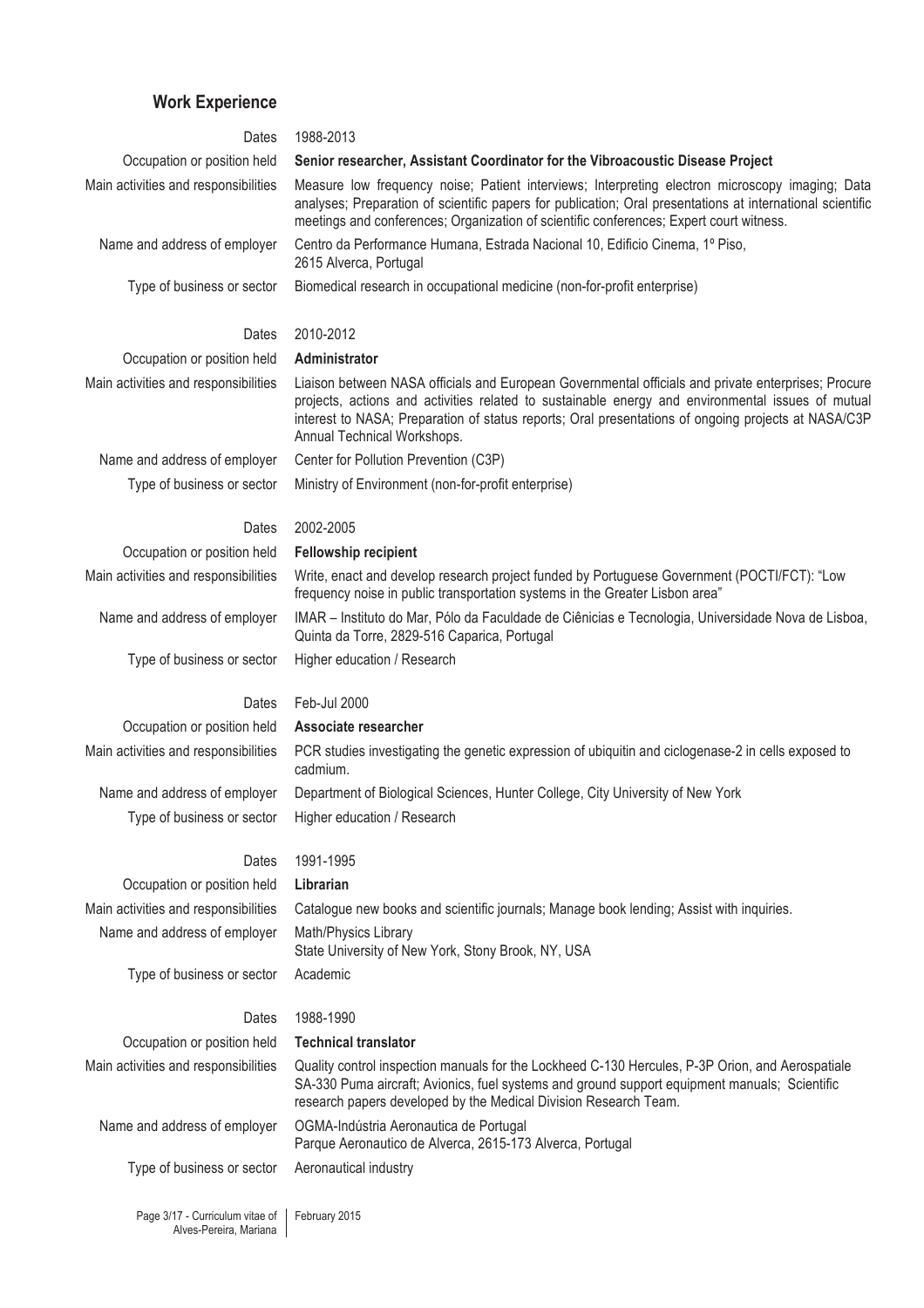#### Dates 1982-1985

Name and address of employer United States Embassy

Occupation or position held **Summer-hire** (Commercial Section, US Air Force Section, US Information Services)

Main activities and responsibilities Administrative tasks; Written and simultaneous translations; Public relations. In 1985, collaborated in the organization of President Ronald Reagan's official visit to Lisbon.

Av. das Forças Armadas, 1600-081 Lisbon, Portugal

# **Training Programs**

providing education

# Dates 2001

# Title of qualification awarded **Epidemiological Surveillance Technician**

Institute of Preventive Medicine, School of Medicine, University of Lisbon

# Dates 1990

Name and type of organisation providing education

Name and type of organisation

Title of qualification awarded **C-130 Hercules: Specialization in Engine, Propellers and Auxiliary Power Unit.** 

Lockheed Martin Official Training Center OGMA-Indústria Aeronautica de Portugal Parque Aeronautico de Alverca, 2615-173 Alverca, Portugal

#### Dates 1987

Name and type of organisation providing education

Title of qualification awarded **Computer programmer** (DOS, DBase III, Cobol, WordStar) Instituto de Tecnologia Avançada para a Educação Porto, Portugal

#### **Languages**

| Native speaker:  | <b>English/Portuguese</b> |
|------------------|---------------------------|
| Other languages: | French, Spanish           |

**Relevant publications** Alves-Pereira M, Castelo Branco NAA. *Letter to the Editor re: "How the factoid of wind turbines causing vibroacoustic disease came to be 'irrefutably' demonstrated".* Australian & New Zealand Journal Public Health 2014; 38(2): 191-192.

> Alves-Pereira M. *Review of the wind turbine health study: Report of independent expert panel*, as prepared for the Massachusetts Department of Environmental Protection & Massachusetts Department of Public Health. March 2012. http://docs.wind-watch.org/MassDEP-wind-health-2-Alves\_Pereira.pdf

> Castelo Branco NAA, Costa e Curto T, Mendes Jorge L, Cavaco Faísca J, Amaral Dias L, Oliveira P, Martins dos Santos J, Alves-Pereira M. *Family with wind turbines in close proximity to home: follow-up of the case presented in 2007.* Proceedings of the 14<sup>th</sup> International Meeting on Low Frequency Noise, Vibration and Its Control. Aalborg, Denmark, 9-11 June, 2010.

Alves-Pereira M, Castelo Branco NAA. *Vibroacoustic disease: Biological effects of infrasound and low frequency noise explained by mechanotransduction cellular signaling.* Progress Biophysics & Molecular Biology 2007; 93: 256-279.

Alves-Pereira M, Joanaz de Melo J, Castelo Branco, NAA**.** *Pericardial biomechanical adaptation to low frequency noise stress.* IN: A. Méndez-Vilas (ed.) Recent Advances in Multidisciplicnary Applied Physics. Elsevier: London, 2005: 363-7. (ISBN: 978-0-08-044648-6)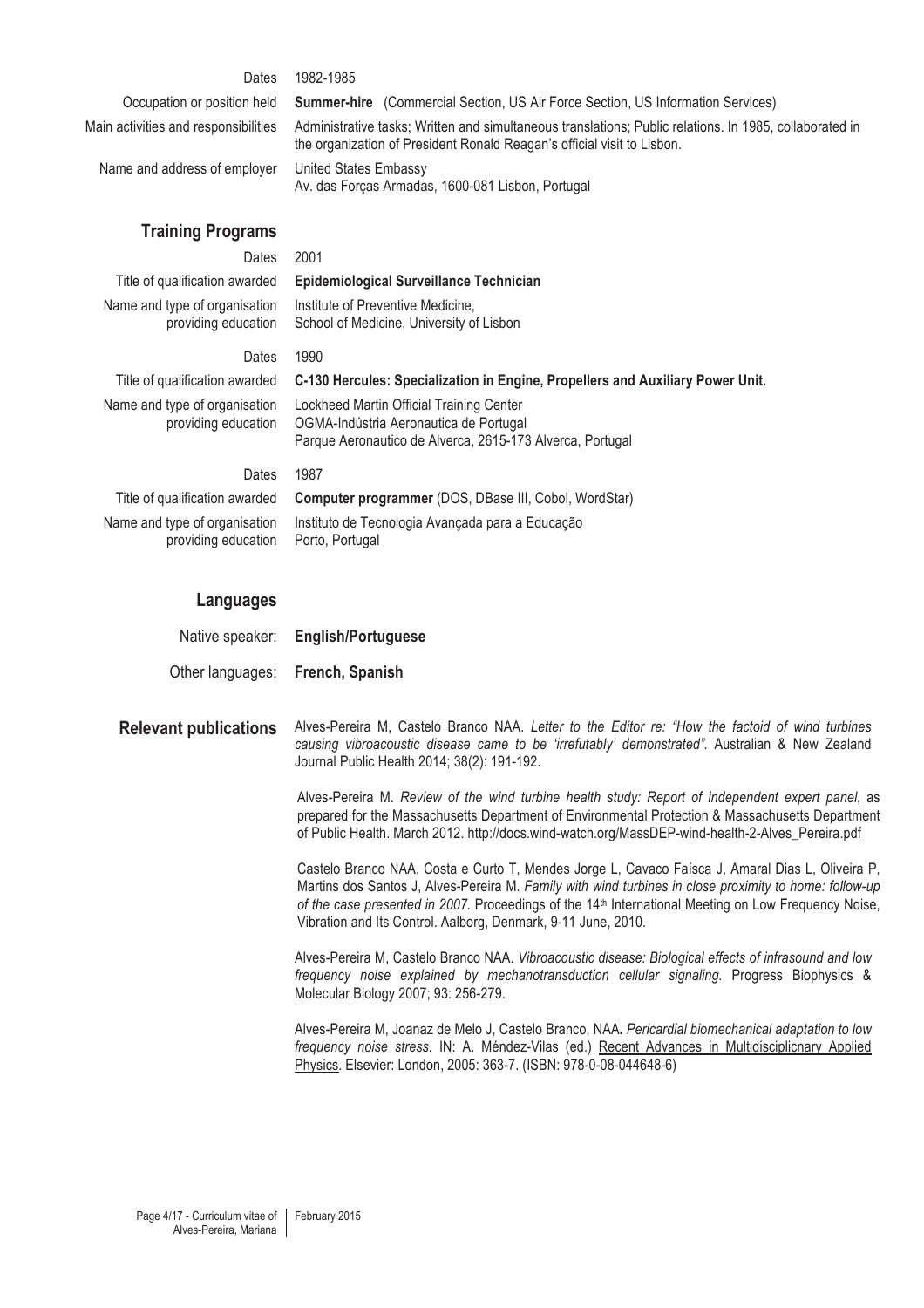# **LISTING OF SCIENTIFIC PUBLICATIONS**

Mariana Alves-Pereira, Ph.D.

# 2014

Alves-Pereira M, Castelo Branco NAA. Letter to the Editor re: "How the factoid of wind turbines causing vibroacoustic disease came to be 'irrefutably' demonstrated". Australian & New Zealand Journal Public Health 2014; 38(2): 191-192.

Mendes AP, Bonança I, Jorge A, Alves-Pereira M, Castelo Branco NAA, Caetano M, Oliveira N, Graça A, Santos C, Ferraria R. Voice acoustic profile of males exposed to occupational infrasound and low-frequency noise. Laryngology & Voice 2014; 4(1): 12-20.

# 2012

Mendes AP, Graça A, Jorge A, Alves-Pereira M, Castelo Branco NAA, Freitas A, Laranjeira M, Bonança I. The effects of ILFN-exposure on voice acoustic parameters of commercial cabin crewmembers. Laryngology & Voice 2012; 2(2): 70-80.

Alves-Pereira M. Review of the wind turbine health study: Report of independent expert panel, as prepared for the Massachusetts Department of Environmental Protection & Massachusetts Department of Public Health. March 2012.

http://docs.wind-watch.org/MassDEP-wind-health-2-Alves Pereira.pdf

# 2010

Alves-Pereira M. Infrasound and low frequency noise: Quantification in several rural and urban environments. Revista Lusófona de Ciências e Tecnologias da Saúde 2010 7(1): 91-108. (Bilingual) http://revistas.ulusofona.pt/index.php/revistasaude/article/view/1237/1003

Castelo Branco NAA, Costa e Curto T, Mendes Jorge L, Cavaco Faísca J, Amaral Dias L, Oliveira P, Martins dos Santos J, Alves-Pereira M. Family with wind turbines in close proximity to home: follow-up of the case presented in 2007. Proceedings of the  $14<sup>th</sup>$  International Meeting on Low Frequency Noise, Vibration and Its Control. Aalborg, Denmark, 9-11 June, 2010.

# 2009

Alves-Pereira M, Castelo Branco NAA. Infrasound and low frequency noise dose responses: contributions. Revista Lusófona de Ciências e Tecnologias da Saúde 2009 6(1): 31-44. (Bilingual) http://revistas.ulusofona.pt/index.php/revistasaude/article/view/725/605

Alves-Pereira M., Castelo Branco NAA. Understanding the Biological Responses Elicited by Low Frequency Noise Exposure: Contributions to Vibroacoustic Disease Research (No. 079R-Oral presentation). Second International Fascia Research Congress, Amsterdam, The Netherlands, 27-30 October, 2009.

Castelo Brnaco NAA, Alves-Pereira M. Production of Functional Collagen Units in the Absence of Inflammatory Processes as a Response to Low Frequency Noise Exposure (No. J 075-Oral presentation). Second International Fascia Research Congress, Amsterdam, The Netherlands, 27-30 October, 2009.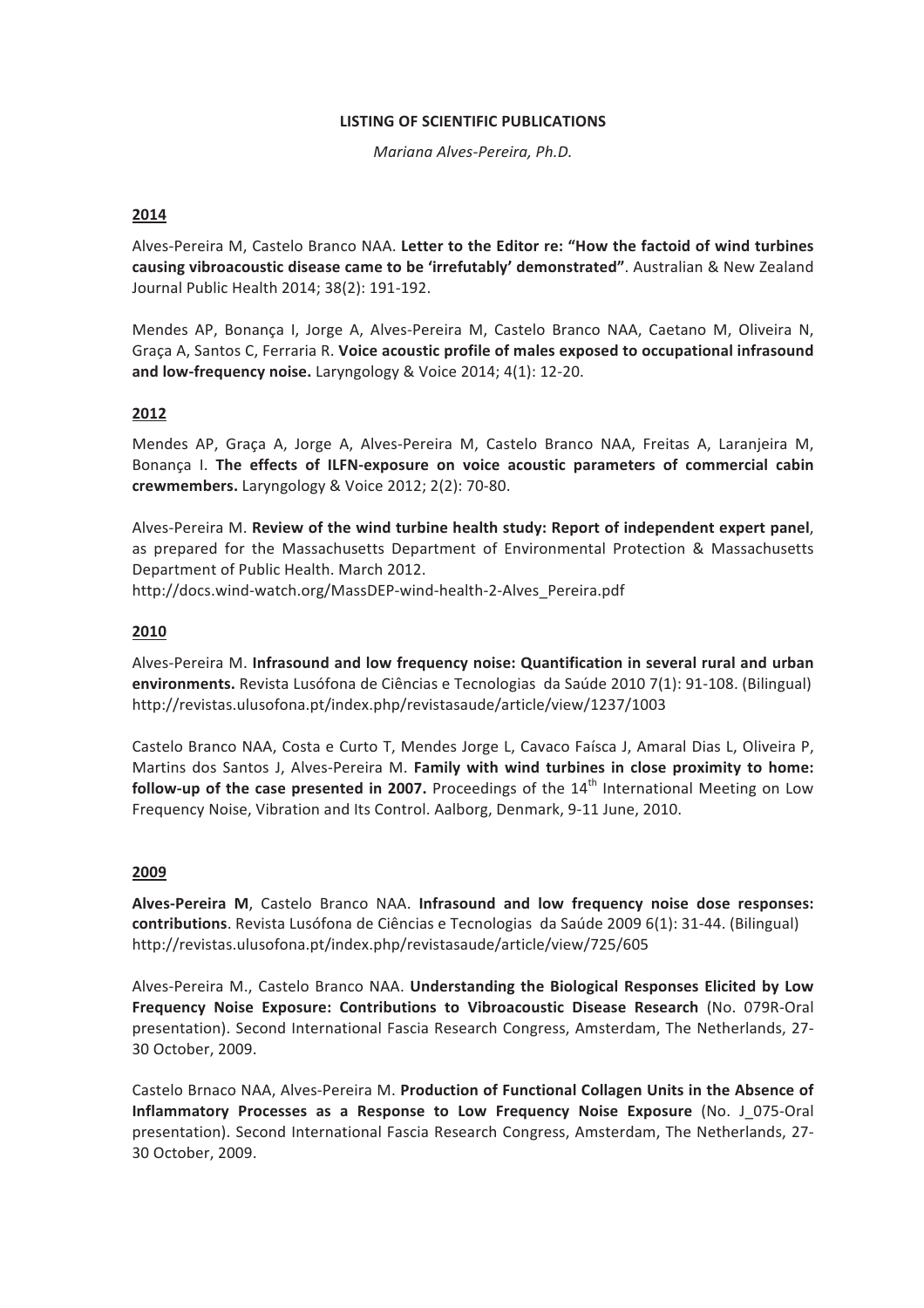Alves-Pereira M, Castelo Branco NAA. Low Frequency Noise Exposure Destroys Tubulin- and Actin-based Structures (No. 077-Poster presentation). Second International Fascia Research Congress, Amsterdam, The Netherlands, 27-30 October, 2009.

Oliveira P. Martins dos Santos J. Mendes JJ. Alves-Pereira M. Castelo Branco NAA. Perivasculo-Ductal Connective Tissue in the Parotid Gland of Wistar Rats Exposed to Low Frequency Noise (J\_092-Poster presentation). Second International Fascia Research Congress, Amsterdam, The Netherlands, 27-30 October, 2009.

# 2008

Mendes AP, Graça A, Santos CP, Galvão A, Carvalho RO, Sousa MJ, Alves-Pereira M, Castelo Branco NAA. Voice acoustic analyses in airline cabin crewmembers. Proceedings Internoise2008. Shangai, China, 2008; No. IN-08-595, 13 pages.

Mendes AP, Graça A, Santos CP, Galvão A, Carvalho RO, Sousa MJ, Alves-Pereira M, Castelo Branco NAA. Voice acoustic analyses in commercial airline pilots. Proceedings Internoise2008. Shangai, China, 2008; No. IN-08-591, 11 pages.

# 2007

Alves-Pereira M. Castelo Branco NAA. Vibroacoustic disease: Biological effects of infrasound and low frequency noise explained by mechanotransduction cellular signaling. Progress Biophysics & Molecular Biology 2007; 93: 256-279.

Alves-Pereira M, Castelo Branco NAA. On the impact of infrasound and low frequency noise on public health: 2 cases of residential exposure. Revista Lusófona de Ciências e Tecnologias da Saúde 2007; 4(2): 186-200. (Bilingual)

http://revistas.ulusofona.pt/index.php/revistasaude/article/view/670/564

Castelo Branco NAA, Reis Ferreira J, Alves-Pereira M. (2007). Respiratory pathology in vibroacoustic disease: 25 years of research. Revista Portuguesa Pneumologia 2007; XIII (1): 129-135.

Alves-Pereira M, Castelo Branco, NAA. The scientific arguments against vibroacoustic disease. Proceedings Internoise2007. Istanbul, Turkey, 2007; No. IN-07-505, 7 pages. (ISBN: 80-01-03055- $5)$ 

Alves-Pereira M, Castelo Branco, NAA. Public health and noise exposure: the importance of low frequency noise. Proceedings Internoise2007. Istanbul, Turkey, 2007; No. IN-07-137, 10 pages. (ISBN: 80-01-03055-5)

Alves-Pereira M, Castelo Branco, NAA. Infrasound and low frequency noise dose responses: contributions. Proceedings Internoise2007. Istanbul, Turkey, 2007; No. IN-07-443, 10 pages.  $(ISBN: 80-01-03055-5)$ 

Alves-Pereira M, Castelo Branco, N.A.A. In-home wind turbine noise is conducive to vibroacoustic disease. Proceedings of the Second International Meeting on Wind Turbine Noise, Lyon, France, Sep 20-21, Paper No. 3, 11 pages.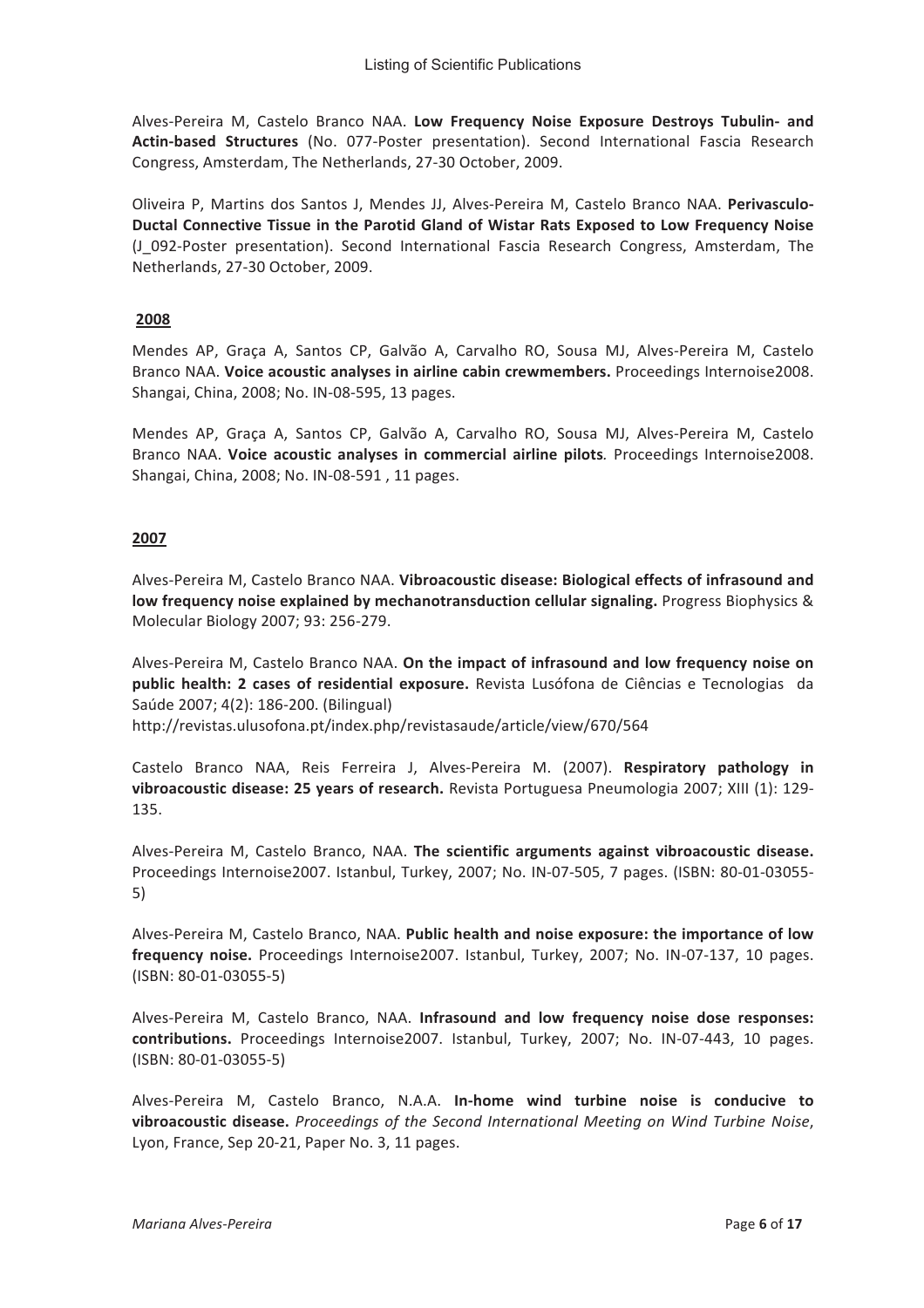Castelo Branco, NAA, Monteiro M, Reis Ferreira R, Mendes CP, Alves-Pereira M. Diagnosing vibroacoustic disease for legal purposes. Proceedings Internoise2007. Istanbul, Turkey, 2007; No. IN-07-506, 8 pages. (ISBN: 80-01-03055-5)

Castelo Branco, NAA, Monteiro M, Reis Ferreira R, Monteiro E, Alves-Pereira M, **Bronchoscopy in** vibroacoustic disease I - Pink Lesions. Proceedings Internoise2007. Istanbul, Turkey, 2007; No. IN-07-507, 7 pages. (ISBN: 80-01-03055-5)

# **011Z**

Mendes A, Alves-Pereira M, Castelo Branco NAA. Voice acoustic patterns of patients diagnosed  $with vibrogcoustic disease$ . Revista Portuguesa Pneumologia 2006; XII (4): 375-382.

Reis Ferreira J, Mendes CP, Alves-Pereira M, Castelo Branco NAA. Respiratory squamous cell carcinomas in vibroacoustic disease. Revista Portuguesa Pneumologia 2006; XII (5): 539-544.

Reis Ferreira J, Albuquerque e Sousa J, Foreid P, Antunes M, Cardoso S, Alves-Pereira M, Castelo Branco NAA. **Abnormal respiratory dive in vibroacoustic disease**. Revista Portuguesa Pneumologia 2006; XII (4): 369-374.

Reis Ferreira J. Monteiro MB. Tavares F. Serrano I. Monteiro E. Mendes CP. Alves-Pereira M. Castelo Branco NAA. Involvement of central airways in vibroacoustic disease - Thomé **Villar/Boehringer Ingelheim Award 2004**. Revista Portuguesa Pneumologia 2006: XII (2): 93-105.

Da Fonseca J, Martins dos Santos J, Castelo Branco NAA, Alves-Pereira M, Grande N, Oliveira P, Martins AP. Noise-induced gastric lesions: A light and scanning electron microscopy study of the **alterations of the rat gastric mucosa induced by low frequency noise.** Central European Journal of Public Health 2006; 14 (1): 35-38.

Alves-Pereira M, Castelo Branco NAA. Biotensigridade - O novo modelo da célula e a doença vibroacústica. [Biotensegrity - the new cell model and vibroacoustic disease]. XXII Congresso de Pneumologia/IV Congresso Luso-Brasileiro de Pneumologia, Centro de Congressos do Estoril, 8-10 Dezembro 2006. Revista Portuguesa de Pneumologia; XII (6-Suplemento): S110. (Abstract) (Portuguese)

Monteiro E, Alves-Pereira M, Castelo Branco NAA. As células em escova e a doença vibroacústica. [Brush cells and vibroacoustic disease]. XXII Congresso de Pneumologia/IV Congresso Luso-Brasileiro de Pneumologia, Centro de Congressos do Estoril, 8-10 Dezembro 2006. Revista Portuguesa de Pneumologia; XII (6-Suplemento): S111. (Abstract) (Portuguese)

Castelo Branco NAA. Monteiro M. Reis Ferreira J. Alves-Pereira M. O aparelho respiratório na doença vibroacústica. [The respiratory tract in vibroacoustic disase]. XXII Congresso de Pneumologia/IV Congresso Luso-Brasileiro de Pneumologia, Centro de Congressos do Estoril, 8-10 Dezembro 2006. Revista Portuguesa de Pneumologia; XII (6-Suplemento): S109. (Abstract) (Portuguese)

Castelo Branco NAA, Monteiro M, Tavares F, Monteiro E, Reis Ferreira J, Alves-Pereira M. Aspectos morfológicos da basal sub-epitelial respiratória em doentes com a doença vibroacústica. [Morphological aspects of the basal subepithelium in vibroacoustic disease patients]. XXII Congresso de Pneumologia/IV Congresso Luso-Brasileiro de Pneumologia, Centro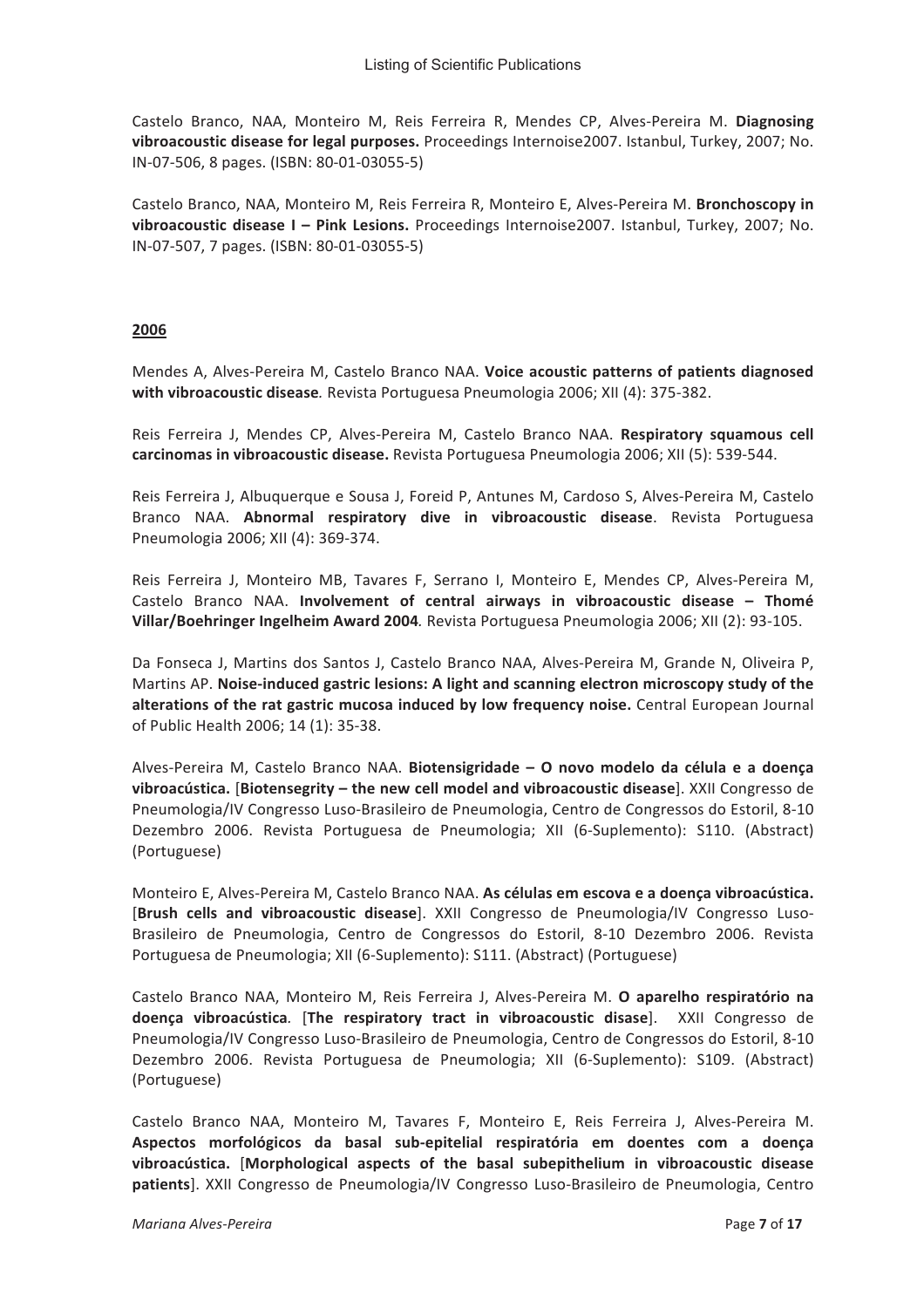de Congressos do Estoril, 8-10 Dezembro 2006. Revista Portuguesa de Pneumologia; XII (6-Suplemento): S112. (Abstract) (Portuguese)

#### 2005

Alves-Pereira M, Joanaz de Melo J, Castelo Branco, NAA. Pericardial biomechanical adaptation to low frequency noise stress. IN: A. Méndez-Vilas (ed.) Recent Advances in Multidisciplicnary Applied Physics. Elsevier: London, 2005: 363-7. (ISBN: 978-0-08-044648-6)

Alves-Pereira M, Joanaz de Melo J, Castelo Branco, NAA. Actin- and tubulin-based structures under low frequency noise stress. IN: A. Méndez-Vilas (ed.) Recent Advances in Multidisciplinary Applied Physics. Elsevier: London, 2005: 955-79 (ISBN: 978-0-08-044648-6)

Alves-Pereira M, Joanaz de Melo J, Castelo Branco, NAA. Low frequency noise exposure and biological tissue: reinforcement of structural integrity? IN: A. Méndez-Vilas (ed.) Recent Advances in Multidisciplinary Applied Physics. Elsevier: London, 2005: 961-6 (ISBN: 978-0-08- $044648-6$ 

Da Fonseca J, Martins dos Santos J, Castelo Branco NAA, Alves-Pereira M, Grande NR, Oliveira P. Noise-induced duodenal lesions. European Journal of Anatomy 2005; 9(1): 29-33.

Alves-Pereira M, Marques MC, Castelo Branco NAA. Biological mechanisms and targets of low frequency noise exposure. Proceedings 12th International Congress on Sound & Vibration, Lisbon, Portugal, July 11-14, 2005: No. 526 (9 pages).

Alves-Pereira M, Fragata JI, Monteiro E, Sousa Silva D, Castelo Branco NAA. The pericardium in vibroacoustic disease III - A new structure. Proceedings 12th International Congress on Sound & Vibration, Lisbon, Portugal, July 11-14, 2005: No. 569 (8 pages).

Alves-Pereira M, Motylewski J, Kotlicka E, Castelo Branco NAA. Low frequency noise legislation. Proceedings 12th International Congress on Sound & Vibration, Lisbon, Portugal, July 11-14, 2005: No. 582 (8 pages).

Alves-Pereira M. Low frequency noise exposure as a confounding factor in biomedical science. Proceedings 12th International Congress on Sound & Vibration, Lisbon, Portugal, July 11-14, 2005: No. 583 (8 pages).

Alves-Pereira M. ... And again low frequency noise - A possible solution. Proceedings 12th International Congress on Sound & Vibration, Lisbon, Portugal, July 11-14, 2005: No. 584 (8) pages).

Castelo Branco NAA, Marques MC, Alves-Pereira M. Physiopathology of vibroacoustic disease. Proceedings 12th International Congress on Sound & Vibration, Lisbon, Portugal, July 11-14, 2005: No. 563 (6 pages).

Cunha Ribeiro L, Crespo FF, Freire I, Afonso H, Castelo Branco MSN, Marques MC, Alves-Pereira M, Castelo Branco NAA. Hemostasis and coagulation changes in vibroacoustic disease. Proceedings 12th International Congress on Sound & Vibration, Lisbon, Portugal, July 11-14, 2005: No. 564 (8) pages).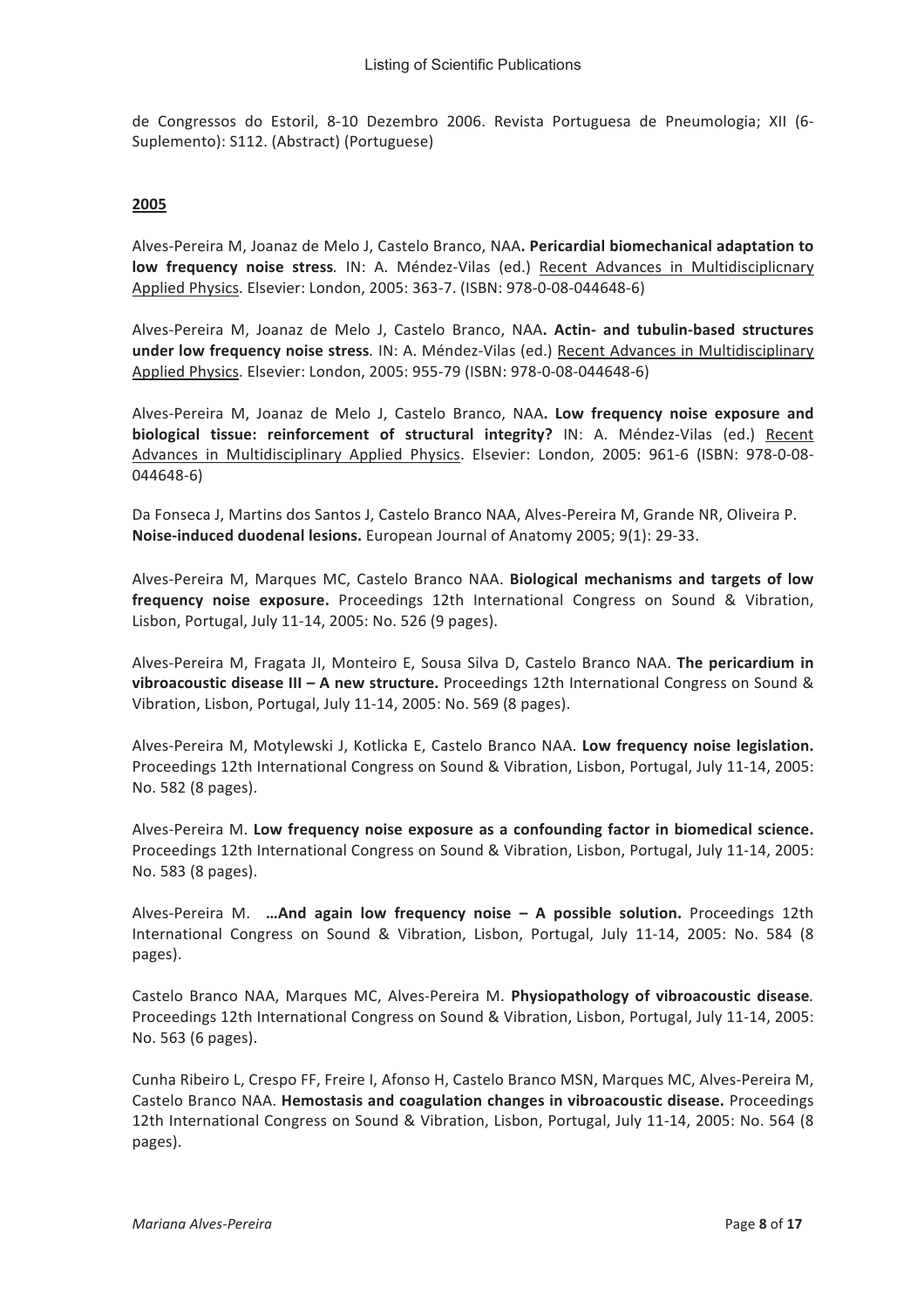Castelo Branco NAA, Reis Ferreira J, Marques MC, Alves-Pereira M. Auto-immune disorders in vibroacoustic disease. Proceedings 12th International Congress on Sound & Vibration, Lisbon, Portugal, July 11-14, 2005: No. 565 (6 pages).

Araujo A. Carranca J. Alves-Pereira M. Castelo Branco NAA. Echocardiography in vibroacoustic disease. Proceedings 12th International Congress on Sound & Vibration, Lisbon, Portugal, July 11-14, 2005: No. 567 (9 pages).

Castelo Branco NAA, Fragata JI, Martins AP, Monteiro E, Alves-Pereira M. The pericardium in vibroacoustic disease I - morphological features. Proceedings 12th International Congress on Sound & Vibration, Lisbon, Portugal, July 11-14, 2005: No. 568 (9 pages).

Castelo Branco NAA, Fragata JI, Marques MC, Monteiro E, Alves-Pereira M. The pericardium in vibroacoustic disease II - cellular death pathways. Proceedings 12th International Congress on Sound & Vibration, Lisbon, Portugal, July 11-14, 2005: No. 570 (8 pages).

Reis Ferreira J, Mendes CP, Alves-Pereira M, Castelo Branco NAA. Respiratory pathology in vibroacoustic disease - Current findings. Proceedings 12th International Congress on Sound & Vibration, Lisbon, Portugal, July 11-14, 2005: No. 571 (7 pages).

Monteiro MB, Reis Ferreira J, Mendes CP, Serrano I, Tavares F, Alves-Pereira M, Castelo Branco NAA. Respiratory pathology in vibroacoustic disease - Specific morphological changes. Proceedings 12th International Congress on Sound & Vibration, Lisbon, Portugal, July 11-14, 2005: No. 572 (9 pages).

Foreid P, Martinho Pimenta AJF, Alves-Pereira M, Castelo Branco NAA. Neuropsychological issues in vibroacoustic disease - Current findings. Proceedings 12th International Congress on Sound & Vibration, Lisbon, Portugal, July 11-14, 2005: No. 573 (10 pages).

Foreid P, Martinho Pimenta AJF, Alves-Pereira M, Castelo Branco NAA. Neurological issues in vibroacoustic disease - Epilepsy. Proceedings 12th International Congress on Sound & Vibration, Lisbon, Portugal, July 11-14, 2005: No. 574 (9 pages).

Reis Ferreira J. Albuquerque e Sousa J. Foreid P. Antunes M. Alves-Pereira M. Castelo Branco NAA. Neurological issues in vibroacoustic disease - Respiratory control. Proceedings 12th International Congress on Sound & Vibration, Lisbon, Portugal, July 11-14, 2005: No. 575 (6 pages).

Foreid P, Martinho Pimenta AJF, Alves-Pereira M, Castelo Branco NAA. Behavioural and psychological changes in vibroacoustic disease. Proceedings 12th International Congress on Sound & Vibration, Lisbon, Portugal, July 11-14, 2005: No. 576 (9 pages).

Da Fonseca J, Mirones J, Martins dos Santos J, Oliveira O, Alves-Pereira M, Castelo Branco NAA. Gastrointestinal problems in vibroacoustic disease. Proceedings 12th International Congress on Sound & Vibration, Lisbon, Portugal, July 11-14, 2005: No. 577 (8 pages).

Martins dos Santos J, Albuquerque e Sousa J, Marques MC, Monteiro E, Alves-Pereira M, Castelo Branco NAA. Urinary system - Current findings and ongoing studies. Proceedings 12th International Congress on Sound & Vibration, Lisbon, Portugal, July 11-14, 2005: No. 578 (8 pages).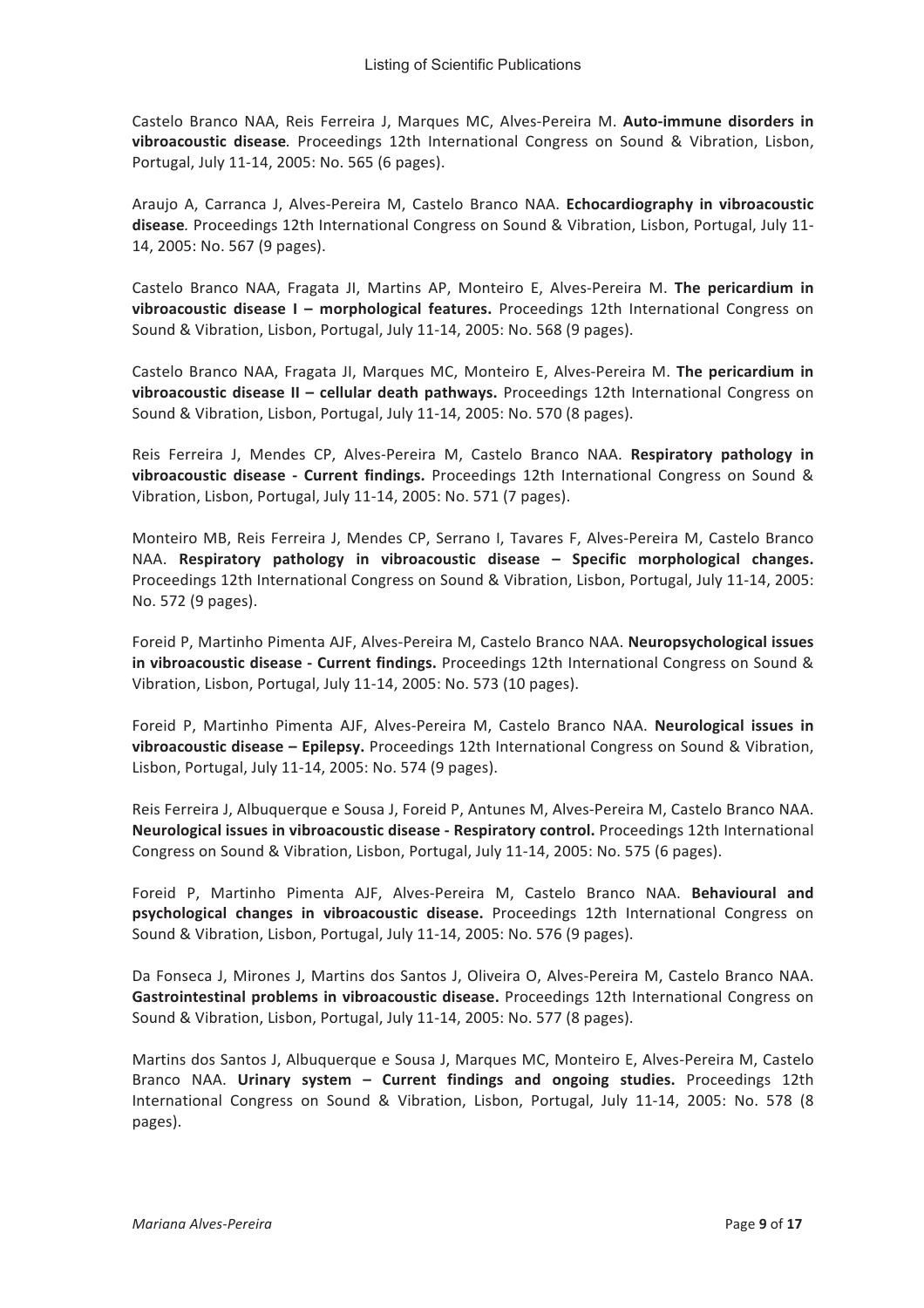Casetlo Branco NAA, Alves-Pereira M. Personal experiences of vibroacoustic disease patients  $with$  occupational or environmental exposures. Proceedings 12th International Congress on Sound & Vibration, Lisbon, Portugal, July 11-14, 2005: No. 579 (7 pages).

Castelo Branco NAA, Alves-Pereira M, Araújo A, Reis Ferreira J, Joanaz de Melo. Environmental vibroacoustic disease - An example of environmental low frequency noise exposure. Proceedings 12th International Congress on Sound & Vibration, Lisbon, Portugal, July 11-14, 2005: No. 580 (8 pages).

Castelo Branco NAA, Rodriguez E, Alves-Pereira M. Forensic features in vibroacoustic disease studies. Proceedings 12th International Congress on Sound & Vibration, Lisbon, Portugal, July 11-14, 2005: No. 581 (9 pages).

# **2004**

Castelo Branco NAA, Alves-Pereira M. Vibroacoustic disease. Noise & Health 2004; 6(23): 3-20.

Castelo Branco NAA, Monteiro E, Costa e Silva A, Martins dos Santos J, Reis Ferreira J, Alves-Pereira M. The lung parenchyma in low frequency noise exposed Wistar rats. Revista Portuguesa Pneumologia 2004; X (1): 77-85.

Martins dos Santos J, Grande NR, Castelo Branco NAA, Zagalo C, Oliveira P, Alves-Pereira M. Lymphatic lesions in vibroacoustic disease. European Journal Lymphology 2004; 12(40): 17-20.

Alves-Pereira M, Joanaz de Melo J, Marques MC, Castelo Branco NAA. Vibroacoustic disease - the response of biological tissue to low frequency noise. Proceedings 11<sup>th</sup> International Meeting on Low Frequency Noise and Vibration and its Control. Maastricht, Holland, 2004; 295-308.

Alves-Pereira M, Joanaz de Melo J, Motylewski J, Kotlicka E, Castelo Branco NAA. Biomedical research, legislation and the low frequency noise contaminant. Proceedings 11<sup>th</sup> International Congress on Sound & Vibration. St. Petersburg, Russia, 2004; 1729-1736.

Alves-Pereira M. Joanaz de Melo J. Castelo Branco NAA. Public transportation and low frequency **Briggleries:** a health hazard? Proceedings  $11<sup>th</sup>$  International Congress on Sound & Vibration. St. Petersburg, Russia, 2004; 1761-1766.

Alves-Pereira M, Joanaz de Melo J, Castelo Branco NAA. Low frequency noise in subways. Proceedings Internoise2004. Prague, Czech Republic, 2004; No. 641, 5 pages. (ISBN: 80-01-03055- $5)$ 

Alves-Pereira M, Joanaz de Melo J, Castelo Branco NAA. Low frequency noise in trams. Proceedings Internoise2004. Prague, Czech Republic, 2004; No. 642, 5 pages. (ISBN: 80-01-03055- $\vert$ 5)

Alves-Pereira M, Joanaz de Melo J, Castelo Branco NAA. Low frequency noise in trains. Proceedings Internoise2004. Prague, Czech Republic, 2004; No. 643, 5 pages. (ISBN: 80-01-03055- $5)$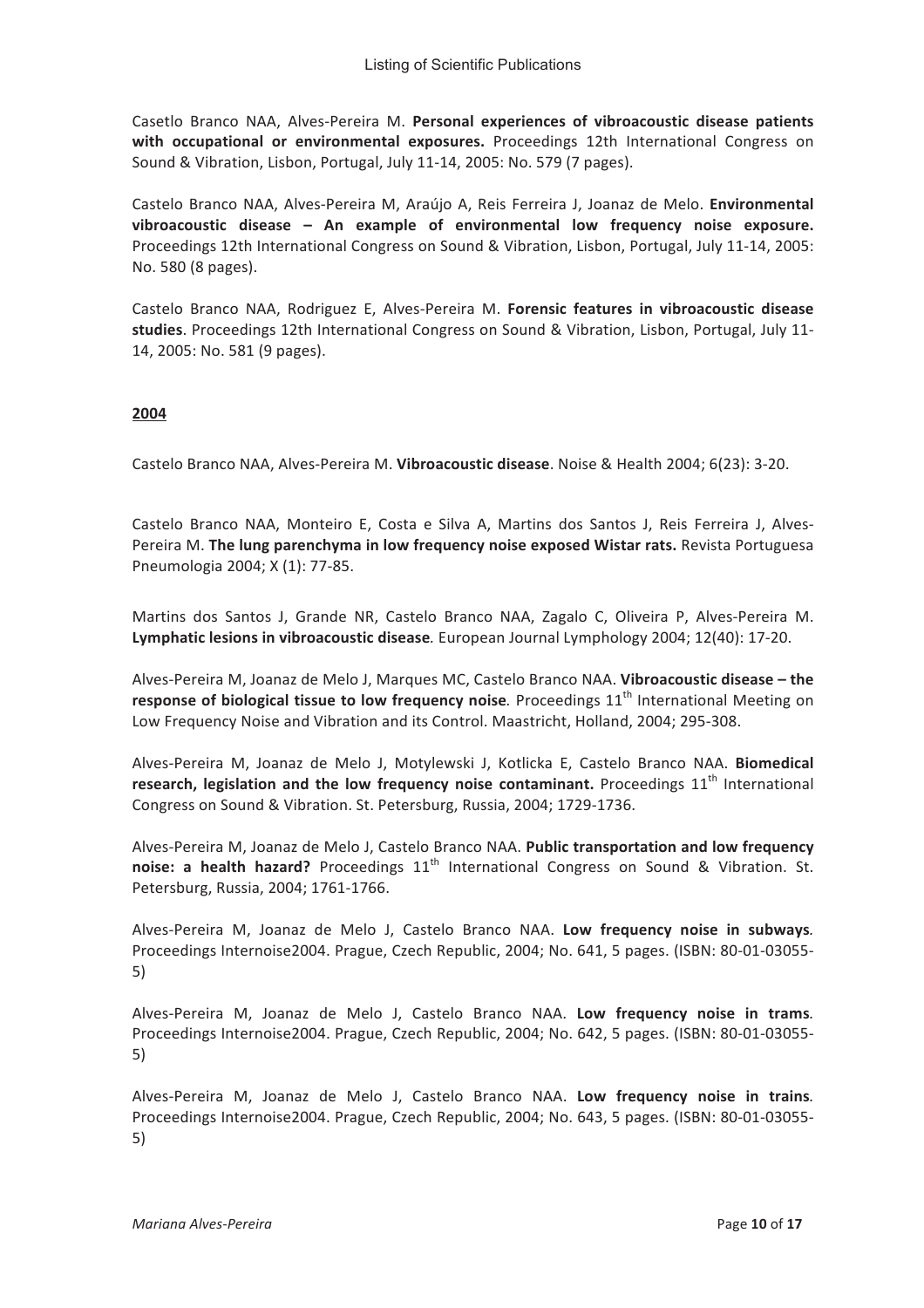Alves-Pereira M, Joanaz de Melo J, Motylewski J, Kotlicka E, Castelo Branco NAA. Biomedical research and the low frequency noise contaminant. Proceedings Internoise2004. Prague, Czech Republic, 2004; No. 644, 7 pages. (ISBN: 80-01-03055-5)

Castelo Branco NAA. Alves-Pereira M. Vibroacoustic disease- what is known to date. Proceedings 11<sup>th</sup> International Meeting on Low Frequency Noise and Vibration and its Control. Maastricht, Holland, 2004; 269-284.

Araujo A, Alves-Pereira M, Joanaz de Melo J, Castelo Branco NAA. Environmentally-induced vibroacoustic disease in a suburban family. Proceedings  $11<sup>th</sup>$  International Congress on Sound & Vibration. St. Petersburg, Russia, 2004; 1767-1774.

Castelo Branco NAA, Alves-Pereira M. Vibroacoustic disease- current concepts. Proceedings 11<sup>th</sup> International Congress on Sound & Vibration. St. Petersburg, Russia, 2004; 1775-1782.

Castelo Branco NAA, Alves-Pereira M. Vibroacoustic disease - update of current knowledge. Proceedings Internoise2004. Prague, Czech Republic, 2004; No. 613, 8 pages. (ISBN: 80-01-03055- $5)$ 

Araujo A, Alves-Pereira M, Joanaz de Melo J, Castelo Branco NAA. Vibroacoustic disease in a tenyear-old male. Proceedings Internoise2004. Prague, Czech Republic, 2004; No. 634, 7 pages.  $(ISBN: 80-01-03055-5)$ 

Foreid P, Martinho Pimenta AJF, Alves-Pereira M, Castelo Branco NAA. Neurophysiological aspects of vibroacoustic disease. Proceedings  $11<sup>th</sup>$  International Congress on Sound & Vibration. St. Petersburg, Russia, 2004; 1737-1744.

Reis Ferreira J, Mendes CP, Antunes M, Alves-Pereira M, Castelo Branco NAA. Loss of the neurological control of breathing in vibroacoustic disease patients. Proceedings 11<sup>th</sup> International Congress on Sound & Vibration. St. Petersburg, Russia, 2004; 1745-1752.

Castelo Branco NAA, Fragata JI, Martins AP, Monteiro E, Alves-Pereira M. Pericardial cellular death in vibroacoustic disease. Proceedings 11<sup>th</sup> International Congress on Sound & Vibration. St. Petersburg, Russia, 2004; 1753-1760.

Mendes CP, Reis Ferreira J, Alves-Pereira M, Castelo Branco NAA. Vibroacoustic disease and respiratory pathology I - Tumours. Proceedings Internoise2004. Prague, Czech Republic, 2004; No. 636, 5 pages. (ISBN: 80-01-03055-5)

Reis Ferreira J, Albuquerque e Sousa J, Mendes CP, Antunes M, Alves-Pereira M, Castelo Branco NAA. Vibroacoustic disease and respiratory pathology  $II - PCO<sub>2</sub>$  response. Proceedings Internoise2004. Prague, Czech Republic, 2004; No. 637, 6 pages. (ISBN: 80-01-03055-5)

Monteiro M, Reis Ferreira J, Mendes CP, Alves-Pereira M, Castelo Branco NAA. Vibroacoustic disease and respiratory pathology III - Tracheal & bronchial lesions. Proceedings Internoise2004. Prague, Czech Republic, 2004; No. 638, 5 pages. (ISBN: 80-01-03055-5)

Reis Ferreira J, Albuquerque e Sousa J, Mendes CP, Antunes M, Alves-Pereira M, Castelo Branco NAA. Vibroacoustic disease and respiratory pathology IV - Lung & pleura in a lung cancer patient. Proceedings Internoise2004. Prague, Czech Republic, 2004; No. 639, 4 pages. (ISBN: 80- $01-03055-5)$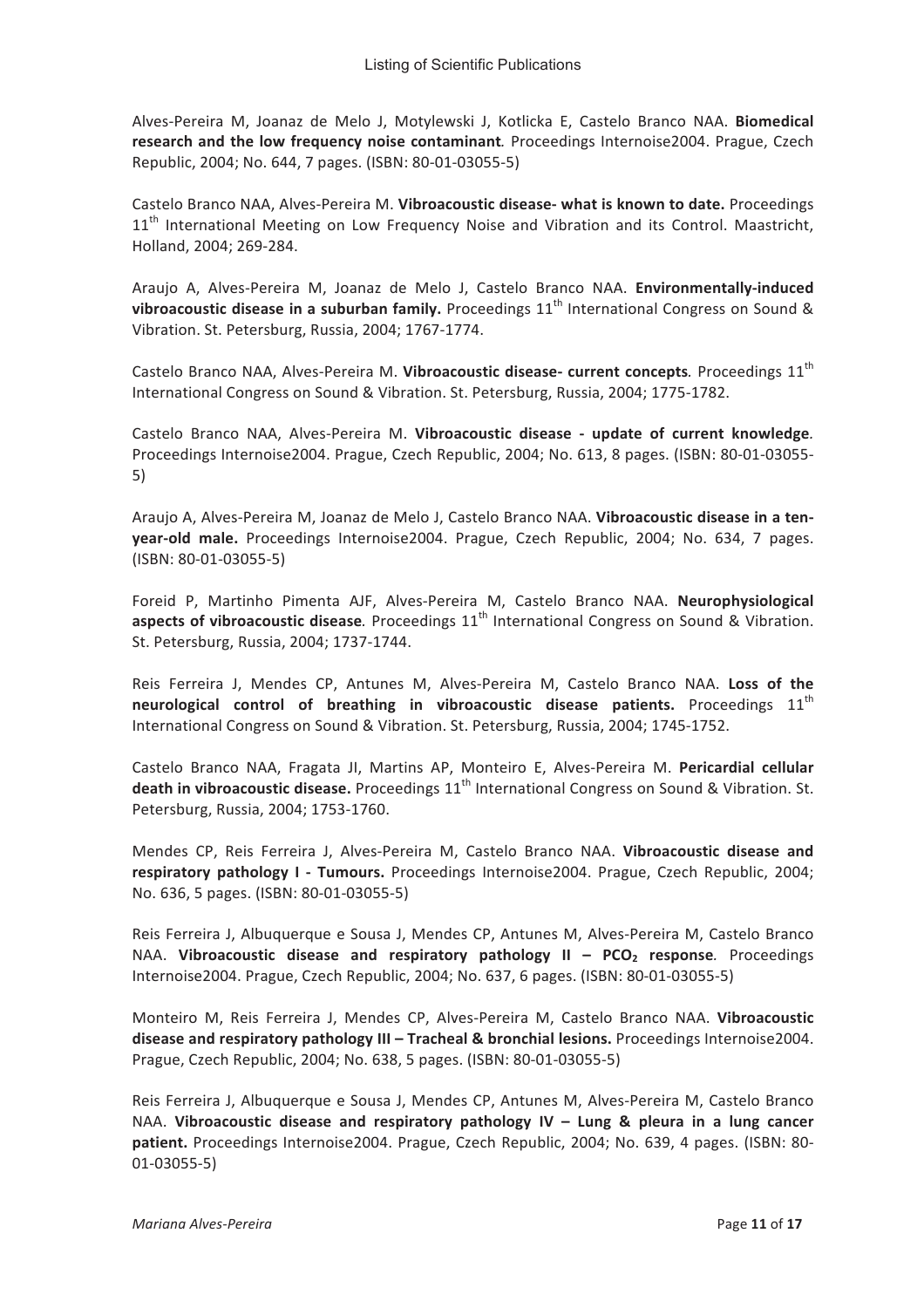Reis Ferreira J, Mendes CP, Monteiro M, Marques MC, Alves-Pereira M, Castelo Branco NAA. Vibroacoustic disease - associated respiratory pathology. Proceedings 11<sup>th</sup> International Meeting on Low Frequency Noise and Vibration and its Control. Maastricht, Holland, 2004; 285-294.

# 2003

Alves-Pereira M, Reis Ferreira J, Joanaz de Melo J, Motylewski J, Kotlicka E, Castelo Branco NAA. Noise and the respiratory system. Revista Portuguesa Pneumologia 2003; IX: 367-79.

Castelo Branco NAA, Monteiro E, Costa e Silva A, Reis Ferreira J, Alves-Pereira M. Respiratory epithelia in Wistar rats. Revista Portuguesa Pneumologia 2003; IX: 381-88

Castelo Branco NAA, Monteiro E, Costa e Silva A, Reis Ferreira J, Alves-Pereira M. Respiratory epithelia in Wistar rats born in low frequency noise plus varying amount of additional exposure. Revista Portuguesa Pneumologia 2003; IX (6): 481-492.

Castelo Branco NAA, Gomes-Ferreira P, Monteiro E, Costa e Silva A, Reis Ferreira J, Alves-Pereira M. Respiratory epithelia in Wistar rats after 48 hours of continuous exposure to low frequency noise. Revista Portuguesa Pneumologia 2003; IX (6): 474-79.

Alves-Pereira M, Joanaz de Melo, J, Motylewski J, Kotlicka E, Castelo Branco NAA. Vibroacoustic disease II: The biological and acoustical basis of low frequency noise induced pathology. Institute of Acoustics (U.K.) 2003; 25(Pt 2): 72-78.

Alves-Pereira M, Castelo Branco NAA. Ciliated cells, cochlear cilia and low frequency noise. Proceedings 8<sup>th</sup> International Conference on Noise as Public Health Problem (ICBEN). Rotterdam, Holland, 29 June-3 July, 2003: 366-367. (ISBN: 90-807990-1-7)

Alves-Pereira M, Joanaz de Melo J, Motylewski J, Kotlicka E, Castelo Branco NAA. Occupational exposure to low frequency noise. Proceedings 8<sup>th</sup> International Conference on Noise as Public Health Problem (ICBEN). Rotterdam, Holland, 29 June-3 July, 2003: 28-29. (ISBN: 90-807990-1-7)

Alves-Pereira M, Joanaz de Melo J, Motylewski J, Kotlicka E. Castelo Branco NAA. Legislation hinders low frequency noise research. Proceedings Scuola Superiore. G. Reiss Romoli (SSGRRw), L'Aquila, Italy, 2003; No. 103: 7 pages.

Castelo Branco NAA, Martinho Pimenta AJ, Reis Ferreira J, Alves-Pereira M. Monitoring vibroacoustic disease. Proceedings Scuola Superiore. G. Reiss Romoli (SSGRRw), L'Aquila, Italy, 2003; No. 102: 5 pages.

Araujo A, Pais F, Lopo Tuna JMA, Marvão JH, Alves-Pereira M, Castelo Branco NAA. Audio- and echocardiograms in vibroacoustic disease. Proceedings 8<sup>th</sup> International Conference on Noise as Public Health Problem (ICBEN). Rotterdam, Holland, 29 June-3 July, 2003: 115-117. (ISBN: 90-807990-1-7)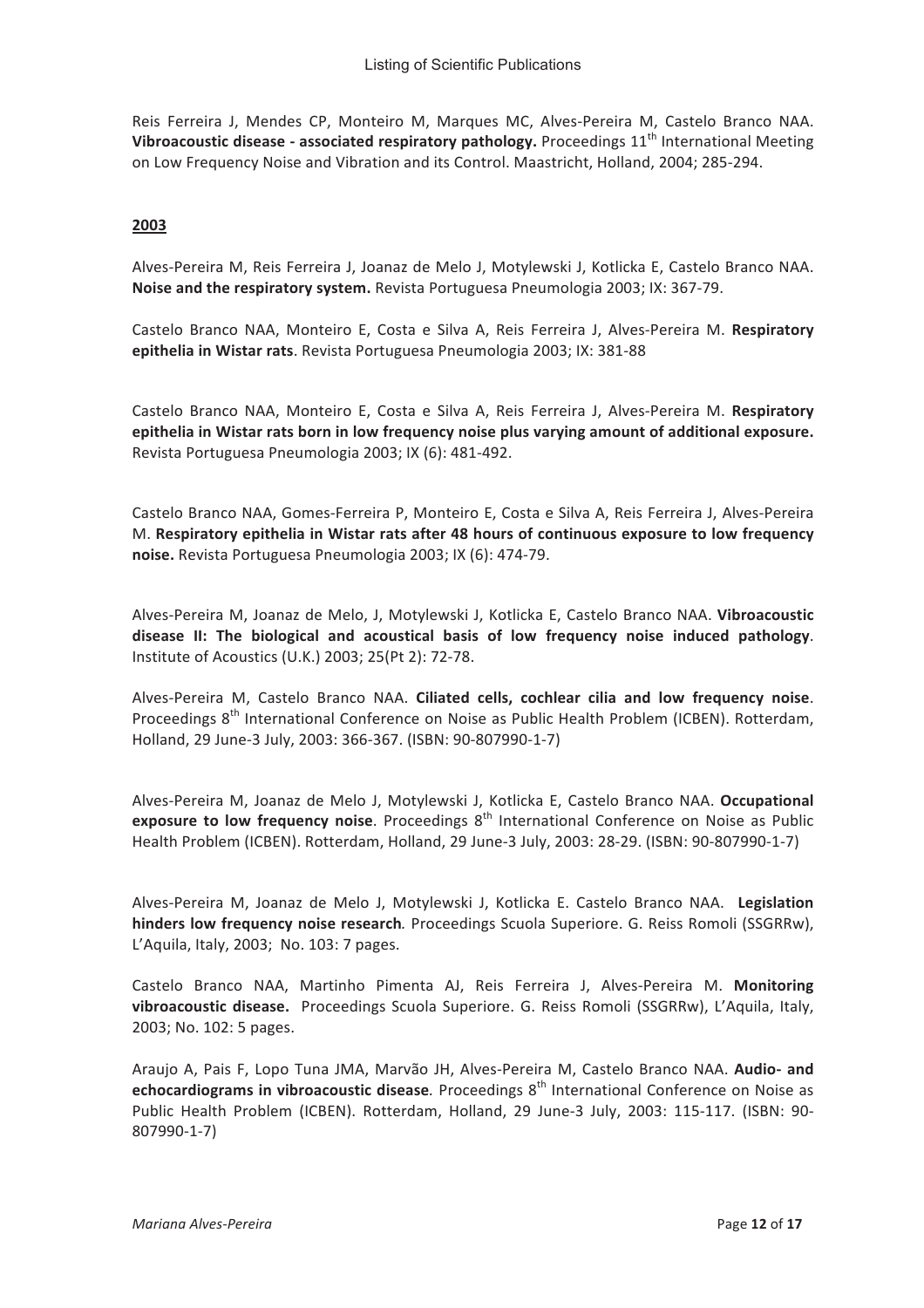Castelo Branco NAA, Barreira R, Crespo FF, Freire I, Afonso H, Castelo Branco MSN, Alves-Pereira M. Hemostasis & Coagulation changes in airline pilots. Proceedings 8<sup>th</sup> International Conference on Noise as Public Health Problem (ICBEN). Rotterdam, Holland, 29 June-3 July, 2003: 118-199. (ISBN: 90-807990-1-7)

Castelo Branco NAA, Monteiro E, Alves-Pereira M. The effects of low frequency noise on rat trachea. Proceedings 8<sup>th</sup> International Conference on Noise as Public Health Problem (ICBEN). Rotterdam, Holland, 29 June-3 July, 2003: 378-379. (ISBN: 90-807990-1-7)

Castelo Branco NAA, Monteiro E, Alves-Pereira M. In utero low frequency noise exposure in rats - I. Proceedings 8<sup>th</sup> International Conference on Noise as Public Health Problem (ICBEN). Rotterdam, Holland, 29 June-3 July, 2003: 372-373. (ISBN: 90-807990-1-7)

Castelo Branco NAA, Monteiro E, Alves-Pereira M. In utero low frequency noise exposure in rats - II. Proceedings  $8^{th}$  International Conference on Noise as Public Health Problem (ICBEN). Rotterdam, Holland, 29 June-3 July, 2003: 374-375. (ISBN: 90-807990-1-7)

Castelo Branco NAA, Fragata JI, Martins AP, Monteiro E, Alves-Pereira M. Pericardial cellular death in vibroacoustic disease. Proceedings 8<sup>th</sup> International Conference on Noise as Public Health Problem (ICBEN). Rotterdam, Holland, 29 June-3 July, 2003: 376-377. (ISBN: 90-807990-1- $7)$ 

Castelo Branco NAA, Fragata JI, Monteiro E, Alves-Pereira M. Pericardial features in vibroacoustic **disease patients**. Proceedings 8<sup>th</sup> International Conference on Noise as Public Health Problem (ICBEN). Rotterdam, Holland, 29 June-3 July, 2003: 380-381. (ISBN: 90-807990-1-7)

Castelo Branco NAA, Monteiro E, Martins dos Santos J, Alves-Pereira M. Low frequency noise and intra-cellular edema. Proceedings 8<sup>th</sup> International Conference on Noise as Public Health Problem (ICBEN). Rotterdam, Holland, 29 June-3 July, 2003: 378-379. (ISBN: 90-807990-1-7)

Lousã N, Monteiro E, Alves-Pereira M, Castelo Branco NAA. Rat cochlea exposed to low frequency noise. Proceedings 8<sup>th</sup> International Conference on Noise as Public Health Problem (ICBEN). Rotterdam, Holland, 29 June-3 July, 2003: 43-45. (ISBN: 90-807990-1-7)

Reis Ferreira J, Mendes CP, Castelo Branco NAA, Monteiro E, Alves-Pereira M. The human lung and pleura in vibroacoustic disease. Proceedings 8<sup>th</sup> International Conference on Noise as Public Health Problem (ICBEN). Rotterdam, Holland, 29 June-3 July, 2003: 386-387. (ISBN: 90-807990-1-7)

Reis Ferreira J, Mendes CP, Castelo Branco NAA, Monteiro E, Alves-Pereira M. The human trachea in vibroacoustic disease. Proceedings 8<sup>th</sup> International Conf. Noise as Public Health Problem (ICBEN). Rotterdam, Holland, 29 June-3 July, 2003: 388-389. (ISBN: 90-807990-1-7)

Reis Ferreira J, Mendes CP, Antunes M, Martinho Pimenta J, Monteiro E, Alves-Pereira M, Castelo Branco NAA. Diagnosis of vibroacoustic disease - preliminary report. Proceedings  $8<sup>th</sup>$ International Conference on Noise as Public Health Problem (ICBEN). Rotterdam, Holland, 29 June-3 July, 2003: 112-114. (ISBN: 90-807990-1-7)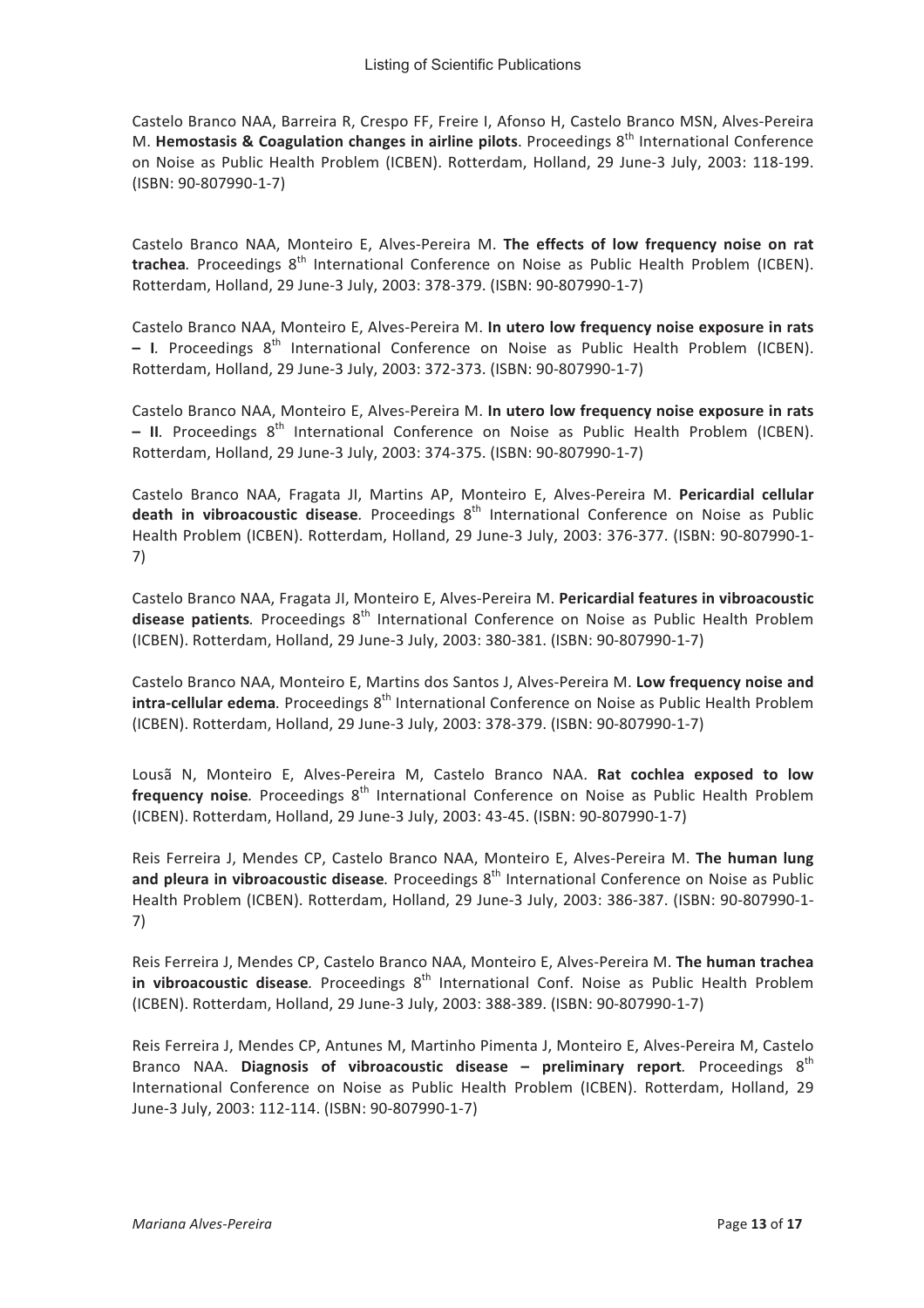Alves-Pereira M, Joanaz de Melo J, Castelo Branco NAA. Pericardial biomechanical adaptation to low frequency noise stress. Proceedings First International Meeting on Applied Physics, Badajoz, Spain, 2003; No. 354. (Abstract)

Alves-Pereira M. Joanaz de Melo J. Castelo Branco NAA. Actin and tubluin-based structures under low frequency noise stress. Proceedings First International Meeting on Applied Physics, Badajoz, Spain, 2003; No. 355. (Abstract)

Alves-Pereira M, Joanaz de Melo J, Castelo Branco NAA. Low frequency noise exposure and biological tissue: reinforcement of structural integrity? Proceedings First International Meeting on Applied Physics, Badajoz, Spain, 2003; No. 356 (Abstract)

Castelo Branco NAA, Fragata JI, Martins AP, Monteiro E, Alves-Pereira M. Pericardial morphology in vibroacoustic disease. Chest 2003; 124 (4): 213-4S. (Abstract)

Mendes CP, Reis Ferreira J, Martins AP, Monteiro E, Alves-Pereira M. Morphological changes in the respiratory system of vibroacoustic disease patients. Chest 2003; 124 (4): 213. (Abstract)

Reis Ferreira, J, Mendes CP, Antunes M, Alves-Pereira M, Castelo Branco NAA. Respiratory drive in vibroacoustic disease. Chest 2003; 124 (4): 214S. (Abstract)

Castelo Branco NAA, Reis Ferreira J, Monteiro E, Alves-Pereira M. A traqueia humana na doença vibroacústica. [Human trachea in vibroacoustic disease]. XL Reunião da Sociedade Anatómica Portuguesa. Escola de Medicina da Universidade Nova de Lisboa, 23 de Maio, 2003: No. 42 (Livro de Resumos). (Portuguese)

Castelo Branco NAA, Monteiro E, Martins dos Santos J, Alves-Pereira M. Aspectos do glomerulo renal em ratos expostos a ruído de baixa frequência. [Aspects of kidney glomeruli in rats exposed to low frequency noise]. XL Reunião da Sociedade Anatómica Portuguesa. Escola de Medicina da Universidade Nova de Lisboa, 23 de Maio, 2003: No. 43 (Livro de Resumos). (Portuguese)

Castelo Branco NAA, Reis Ferreira J, Monteiro E, Alves-Pereira M. O pulmão e a pleura na doença vibroacústica. [The lung and pleura in vibroacoustic disease]. XL Reunião da Sociedade Anatómica Portuguesa. Escola de Medicina da Universidade Nova de Lisboa, 23 de Maio, 2003: No. 44 (Livro de Resumos). (Portuguese)

Castelo Branco NAA, Fragata J, Martins AP, Monteiro E, Alves-Pereira M. A morfologia do pericárdio na doença vibroacústica. [Pericardial morphology in vibroacoustic disease]. XL Reunião da Sociedade Anatómica Portuguesa. Escola de Medicina da Universidade Nova de Lisboa, 23 de Maio, 2003: No. 45 (Livro de Resumos). (Portuguese)

Castelo Branco NAA, Fragata J, Martins AP, Monteiro E, Alves-Pereira M. A morte celular no pericárdio de doentes com a doença vibroacústica. [Pericardial cellular death in vibroacoustic disease patients]. XL Reunião da Sociedade Anatómica Portuguesa. Escola de Medicina da Universidade Nova de Lisboa, 23 de Maio, 2003: No. 46. (Livro de Resumos) (Portuguese)

Castelo Branco NAA, Monteiro E, Martins dos Santos J, Alves-Pereira M. Aspectos do parênquima pulmonar em ratos expostos a ruído de baixa freguência. [Aspects of lung parenchyma in rats exposed to low frequency noise]. XL Reunião da Sociedade Anatómica Portuguesa. Escola de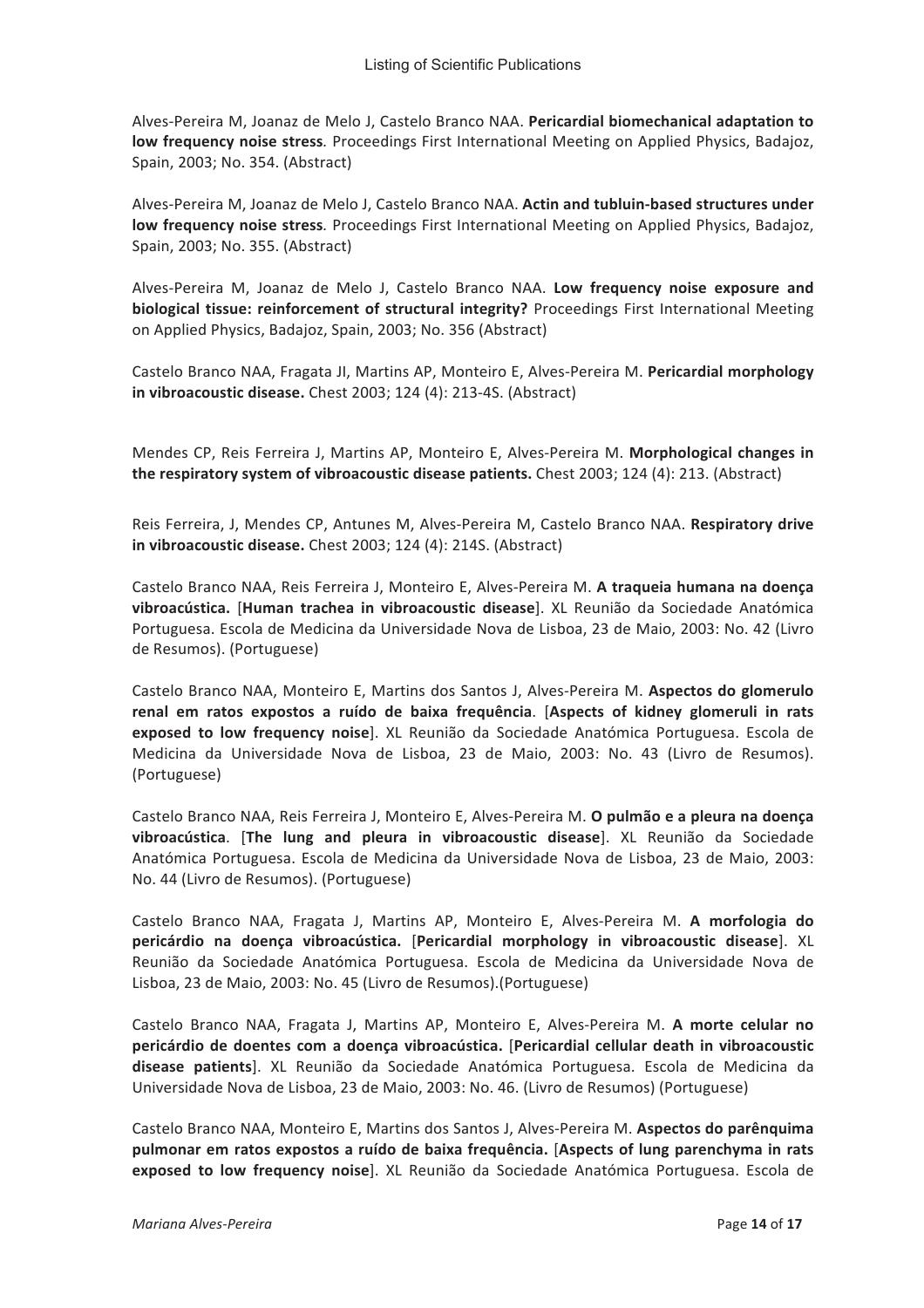Medicina da Universidade Nova de Lisboa, 23 de Maio, 2003: No. 48 (Livro de Resumos). (Portuguese)

#### 2002

Castelo Branco NAA, Alves-Pereira M, Martins dos Santos J, Monteiro E. SEM and TEM study of rat respiratory epithelia exposed to low frequency noise. In: Science and Technology Education in Microscopy: An Overview, A. Mendez-Vilas (Ed.), Formatex: Badajoz, Spain, 2003; Vol. II: 505-33. (ISBN: 84-607-6699-3)

Castelo Branco NAA & Colleagues. Response to Letter to the Editor "Vibroacoustic Disease". Aviations, Space and Environmental Medicine, 2002; 73(8): 829-30.

Alves-Pereira M, Castelo Branco NAA. Low frequency noise and vibroacoustic disease: ignored in the workplace. American Industrial Hygiene Conference. June 3-6, 2002, San Diego, California, USA.

# 2001

Alves-Pereira M, Castelo Branco MSNA, Motylewski J, Pedrosa A, Castelo Branco NAA. Airflowinduced infrasound in commercial aircraft. Proc Internoise2001, The Hague, Holland, 2001: 1011-14. (ISBN: 9080655422)

Alves-Pereira M, Motylewski J, Castelo Branco NAA. Low frequency noise onboard commercial aircraft. Proceedings 8<sup>th</sup> International Congress Sound & Vibration, July 2001, Hong Kong, P.R. China: 525-32.

Araujo A, Pais F, Lopo Tuna JMC, Alves-Pereira M, Castelo Branco NAA. Echocardiography in noise-exposed flight crew. Proc Internoise2001, The Hague, Holland, 2001: 1007-10. (ISBN: 9080655422)

Torres R. Tirado G. Roman A. Ramirez R. Colon H. Araujo A. Pais F. Lopo Tuna JMC. Castelo Branco MSNAA, Alves-Pereira M, Castelo Branco NAA. Vibroacoustic disease induced by long-term exposure to sonic booms. Proc Internoise2001, The Hague, Holland, 2001: 1095-98. (ISBN: 9080655422)

Pedrosa A, Alves-Pereira M, Castelo Branco MSNAA, Motylewski J, Castelo Branco NAA. Infrasound in the cockpits and cabins of commercial aircraft. Aviation, Space and Environmental Medicine 2001; 72(3): 253. (Abstract)

Alves-Pereira M, Castelo Branco NAA. ... And again low frequency noise. Aviation, Space and Environmental Medicine 2001; 72(3): 254 (Abstract).

#### 2000

Barreira R, Crespo FF, Freire I, Afonso H, Castelo Branco MSA, Alves-Pereira M, Castelo Branco NAA. Hemostasis and coagulation changes in commercial airline pilots. Aviation, Space and Environmental Medicine 2000; 71(3): 319. (Abstract)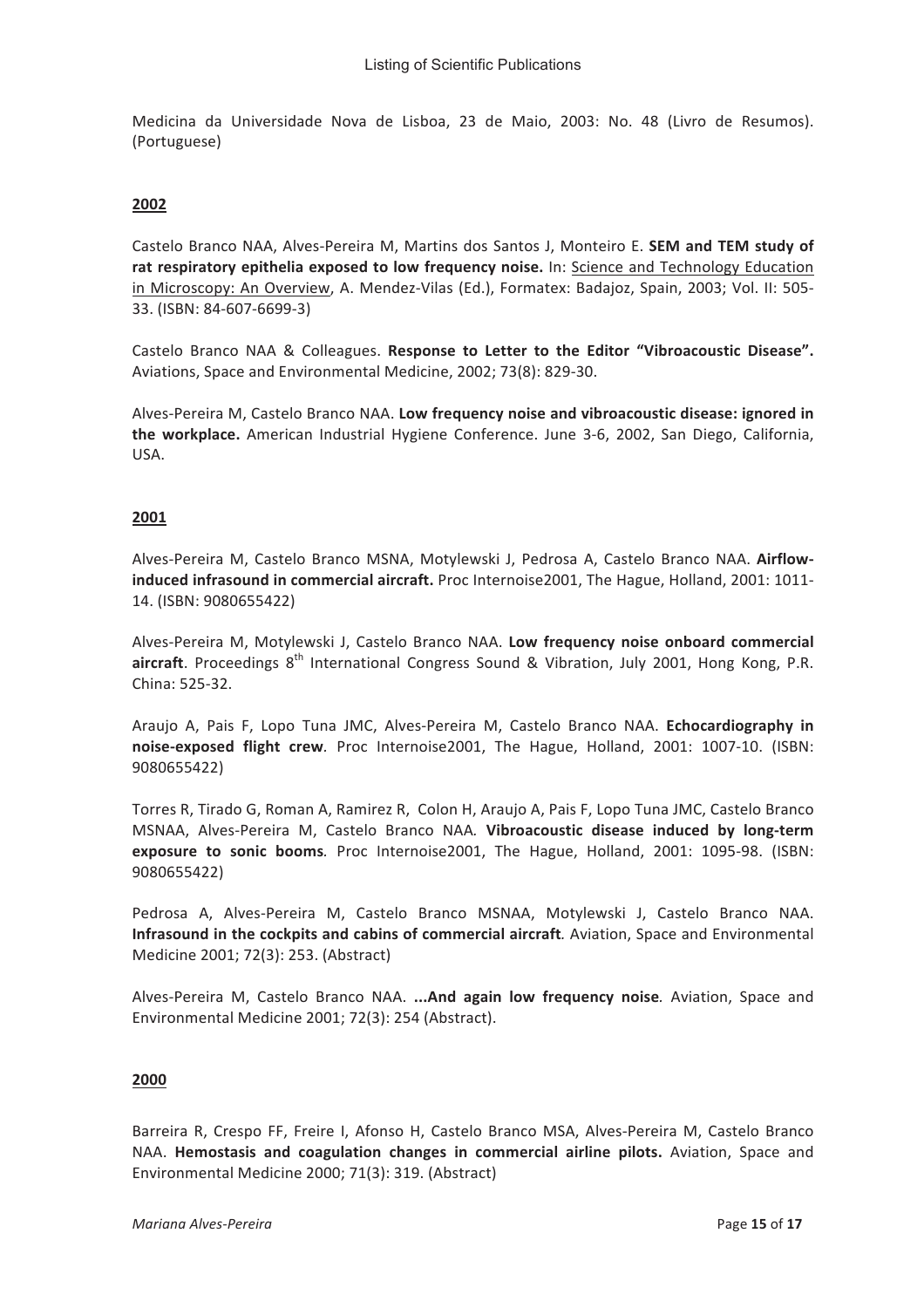Motylewski J, Alves-Pereira M, Castelo Branco NAA. Infrasound analysis onboard commercial airline cockpits. Aviation, Space and Environmental Medicine 2000; 71(3): 343. (Abstract)

Lousã N, Sousa Pereira A, Alves-Pereira M, Monteiro E, Grande NR, Castelo Branco NAA. Morphological changes in the cochlear cilia of Wistar rats exposed to low frequency noise. Aviation, Space and Environmental Medicine 2000; 71(3): 301. (Abstract)

# 1999

Alves-Pereira M. Noise-induced extra aural pathology. A review and commentary. Aviation, Space and Environmental Medicine 1999; 70 (3, Suppl.): A7-A21.

Castelo Branco NAA, Rodriguez E, Alves-Pereira M, Jones DR. Forensic aspects of vibroacoustic disease. Aviation, Space and Environmental Medicine 1999; 70(3, Suppl.): A145-51.

Alves-Pereira M, Castelo Branco NAA. Vibroacoustic Disease: The need for a new attitude towards noise. Proceedings International Conference on Public Participation & Information Technologies, 1999; October 20-22, Lisbon: 340-7. http://www.citidep.pt/papers/articles/alvesper.htm

Alves-Pereira M, Motylewski J, Araújo A, Pais F, Lopo Tuna JMC, Delgado J, Lewin PA, Nowicki A, Castelo Branco NAA. Pericardial thickening in commercial airline flight crew. Aviation, Space and Environmental Medicine 1999: 70(4): 412. (Abstract)

Águas AP, Alves-Pereira M, Monteiro E, Sousa Pereira A, Grande NR, Castelo Branco NAA. Features of cellular death in pericardia of vibroacoustic disease patients. Aviation, Space and Environmental Medicine 1999; 70(4): 413. (Abstract)

Delgado J, Motylewski J, Alves-Pereira M, Nowicki A, Lewin PA, Castelo Branco NAA. The pilots' dilemma: cosmic radiation above 30 000 ft and infrasound below 30 000 ft. Aviation, Space and Environmental Medicine 1999; 70(4): 413. (Abstract)

Motylewski J, Alves-Pereira M, Delgado J, Nowicki A, Lewin PA, Castelo Branco NAA. Noise assessment in commercial airliners. Aviation, Space and Environmental Medicine 1999; 70(4): 413. (Abstract)

#### 1998

Alves-Pereira M. Noise assessment and noise-induced extra-aural pathology. Proc IberoAmer Inter Meet Acoustics 1998; Lisbon, Portugal, In: Bento Coelho JL, Fradique J eds., Acústica 98. Soc. Port. Acústica: Lisbon, 1998: 323-26.

Alves-Pereira M, Castelo Branco N, Águas AP, Sousa Pereira A, Monteiro E, Grande NR. Adaptação da estrutura do pericárdio à exposição ocupacional a ruído inteso de baixa frequência. [Pericardial adaptation to occupational low frequency noise exposure]. XXXIII Reunião Anual da Sociedade Portuguesa de Microscopia Electrónica e Biologia Celular. Porto, 9-11 de Dezembro, 1998. (Portuguese)